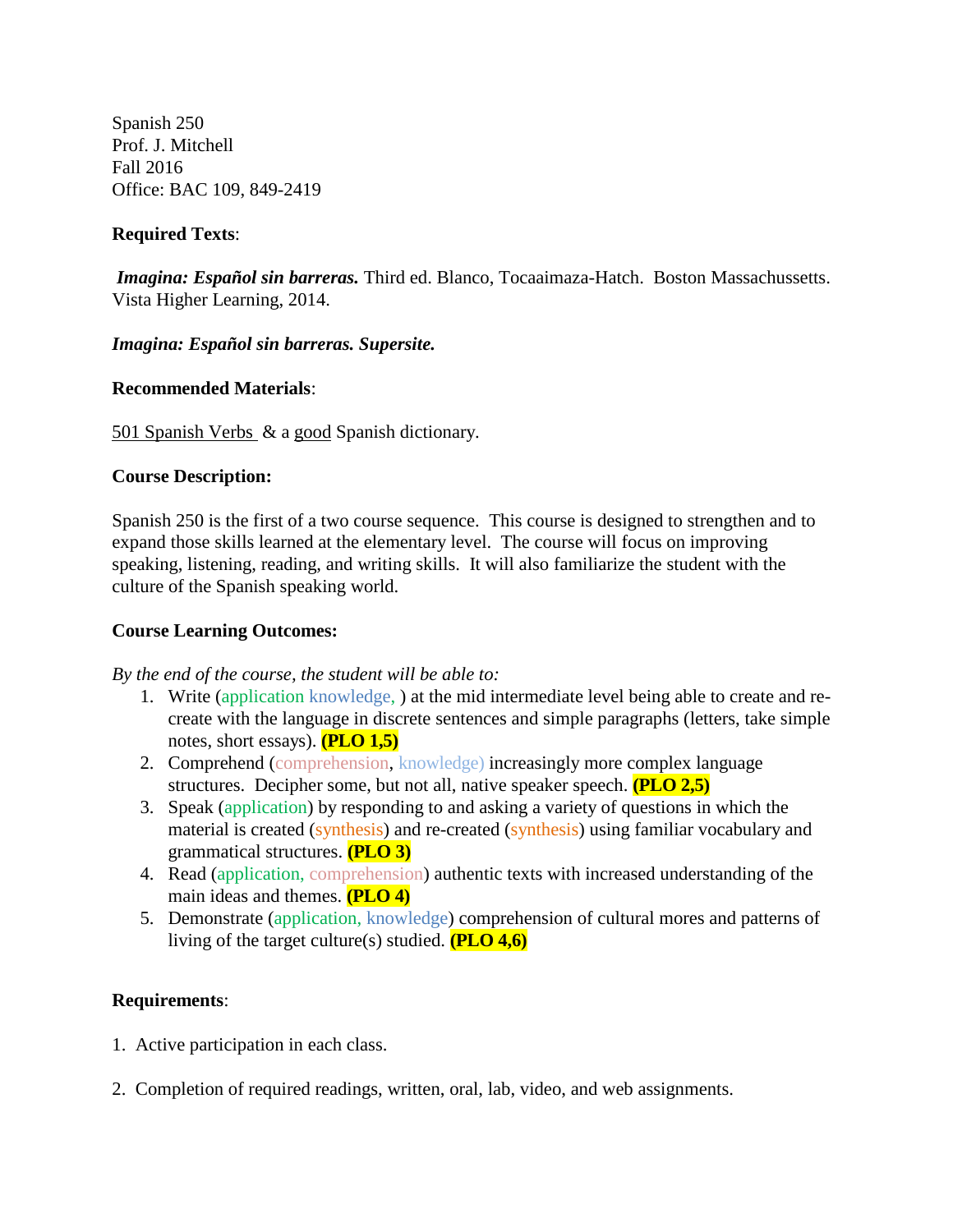3. Successful completion of written and oral examinations.

## **Active participation**

Active participation is defined to include the following: group work, journal writing and sharing, oral participation, and completion of daily assignments.

## **Homework assignments**

Each chapter contains a variety of online assignments to complete. These will be assigned on the supersite and must be completed by midnight before the day of each chapter exam. There will be no credit granted for late assignments,

## **Compositions**

Students shall turn in a first draft and a corrected second draft of each topic assigned. The final grade will be determined by averaging the grade of the two drafts. All compositions must be typed and will be a minimum of 1 1/2 pages or a maximum of 2 pages double spaced in Times New Roman Font size 12. If compositions are not turned in on the due date, they will be marked down for each day they are late.

#### **Oral Presentations**

Each student will do timed 5 minute oral presentations. These presentations may not be memorized. Students can use note cards for reference of vocabulary and an organizational outline. These presentations are scheduled on the calendar, and the topics are assigned.

## **Cultural Events**

Students are required to attend 4 approved cultural events throughout the semester. Assignments for meeting this requirement will be given as the events arise.

## **Academic Policies**:

## **Attendance**

Regular and punctual attendance in all classes for which the student is registered is considered essential to optimum academic achievement. Therefore, regular attendance and participation in each class of the course are two of the course requirements. Students will be allowed one excused absence, thereafter students will be docked 1% of the total grade per absence except when absences are necessitated by certain university sponsored activities and approved in writing by the Provost of the university. As per the University Catalog, a student who misses 20% or more of the total classes does not meet the course requirements and will be dropped from the course or receive an **F** as a final grade in the course.